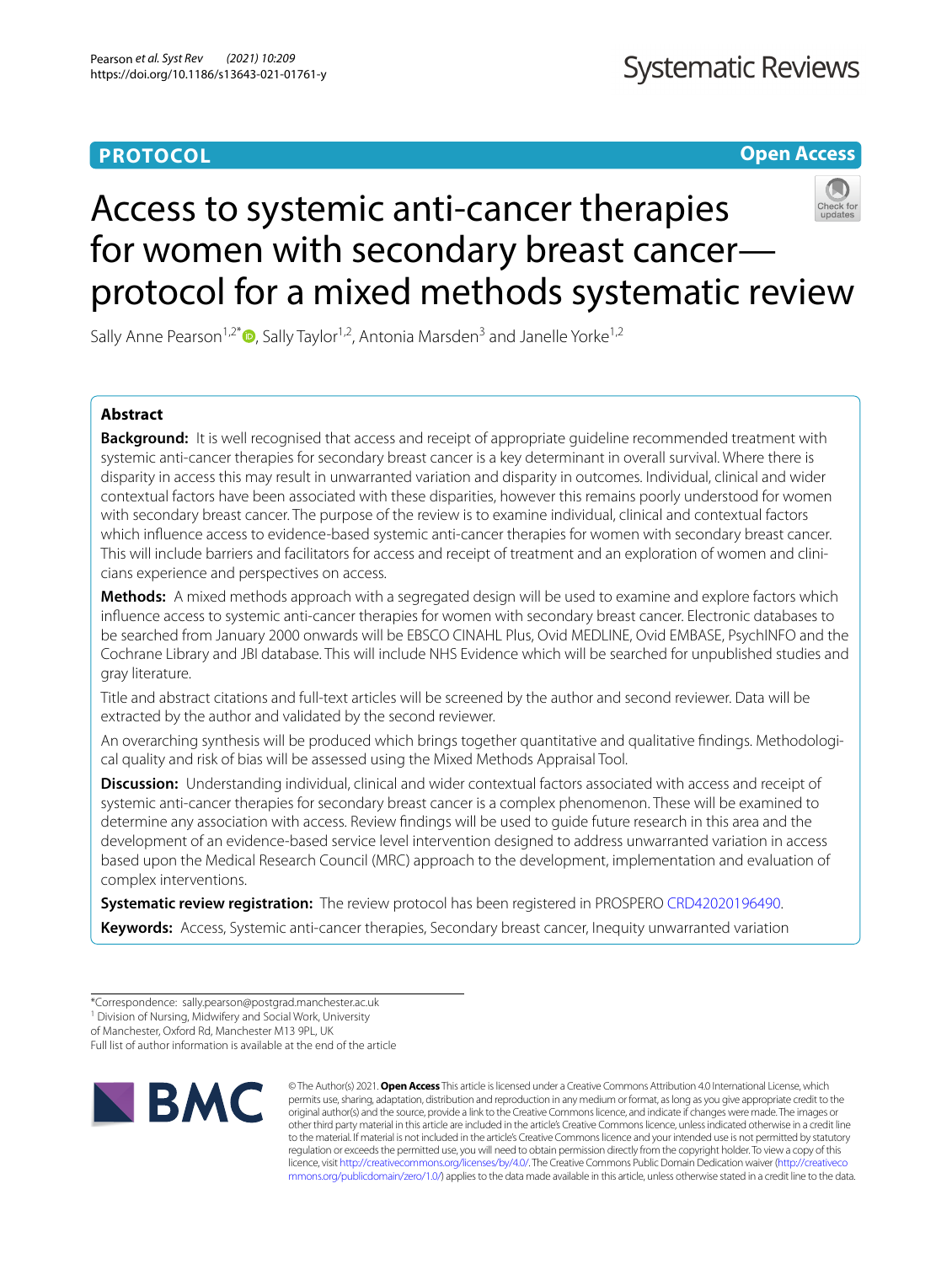## **Background**

Equity in access is a global health priority with adequate and fair access being fundamental to the organisation and delivery of high quality health services. Equity of access was considered to be one of the founding principles of the NHS with equitable access to treatment being essential to promote and preserve health [[1\]](#page-5-0). Equity of access is a central component of the UK National Cancer Programme [\[2](#page-5-1)] however it is acknowledged that there remains inequity and unwarranted variation in access to treatment across the UK, which disproportionately infuences health outcomes [[3](#page-5-2), [4\]](#page-5-3). With regard to cancer treatment it is accepted that access and receipt of appropriate therapy is a key determinant in improving outcomes. Conversely a number of factors have been identifed as infuencing access. However no attempt to date has been made to evaluate factors commonly associated with access to systemic anti-cancer therapies (SACT) for women with secondary breast cancer (SBC).

SBC has been defned as the development of new tumours in tissues and organs away from the primary tumour site [\[5\]](#page-5-4) with the most common sites of metastases being lungs, liver, bones, and brain. It is estimated that up to 30% of women with primary breast cancer will experience disease recurrence following initial treatment and despite the increasing efectiveness of treatments, median overall survival is estimated at 3 years with no statistically signifcant improvement in the past twenty years [\[6](#page-5-5)]. SBC represents a signifcant disease burden with high levels of unmet need and unwarranted variation in outcomes [\[4\]](#page-5-3). Disparities have been reported across the breast cancer continuum which have compromised proper access to and receipt of services, however this remains poorly understood for women with SBC [\[7](#page-5-6)]. Guideline recommended SACT for the treatment of SBC is intended to optimize patient care informed by the best available evidence and an assessment of the benefts and harms of alternative treatment options. Treatment aims to improve long term survival, increase progression free survival and improve quality of life, though is seldom used with curative intent [\[8](#page-5-7)]. Current guidelines for SACT treatment for SBC are set out internationally, nationally and regionally and for the purposes of the review guideline recommended SACT are those which have been recommended by National, regional and local bodies.

From a theoretical perspective access has been defned as the "degree of ft between clients and the system" characterised by dimensions of availability, accessibility, accom-modation, affordability and acceptability [\[9\]](#page-5-8). A more contemporary, patient centred framework where multi-level determinants related to health systems, institutions, organisations and providers are considered alongside factors at the individual, household, community, and population levels [[10](#page-5-9)] will provide a theoretical basis for the review.

Review fndings will be used to inform the development of an evidence-based service level intervention, based upon the UK Medical Research Council (MRC) approach to the development, implementation and evaluation of complex interventions  $[11]$  $[11]$ . The intervention will be designed to promote greater standardisation and a reduction in unwarranted variation in access and receipt of treatment. To achieve this, the review aims to identify the available evidence to investigate factors which infuence access to guideline recommended treatment with systemic anti-cancer therapies for women with secondary breast cancer. This will include the identifcation of barriers and enabling factors and explore women and clinicians experience of access and treatment receipt for SBC.

## **Methods**

The protocol is reported in accordance with the PRISMA-P statement [[12](#page-5-11)] (see Additional fle [1\)](#page-4-0) and has been registered with the International Prospective Register of Systematic Reviews (PROSPERO) registration number PROSPERO CRD42020196490.

## **Aim, design and setting**

The review will adopt a mixed methods approach applying a segregated design which will maintain the conventional binary distinction between the qualitative and quantitative paradigm, with integration of each distinct synthesis. The quantitative component aims to identify and investigate those factors associated with access and treatment. This will be complimented by the qualitative component which aims to explore how women with secondary breast cancer and their clinicians experience access and receipt of SACT (Table [1.](#page-2-0)). In particular to explore barriers and facilitators related to individual, clinical and wider contextual factors relating to health care systems and geographical location. A mixed method approach will be taken as access to treatment is a complex, multi-faceted phenomena which requires a comprehensive, patient centred understanding of how and why and in what context any association exists. This is conducive to a more sophisticated integration of the traditional quantitative and qualitative paradigms ofered by a mixed methods approach.

The review setting and context reflects the mixed method approach and will consider studies which explore multi-level factors which have previously been associated with access to treatment. The review will consider studies which investigate and explore access to SACT, including chemotherapy, targeted therapy, immunotherapy and hormone/endocrine therapy. This will include studies which report across secondary, tertiary, specialist and palliative care centres, where SACT is accessed as either, frst, second or subsequent line of treatment.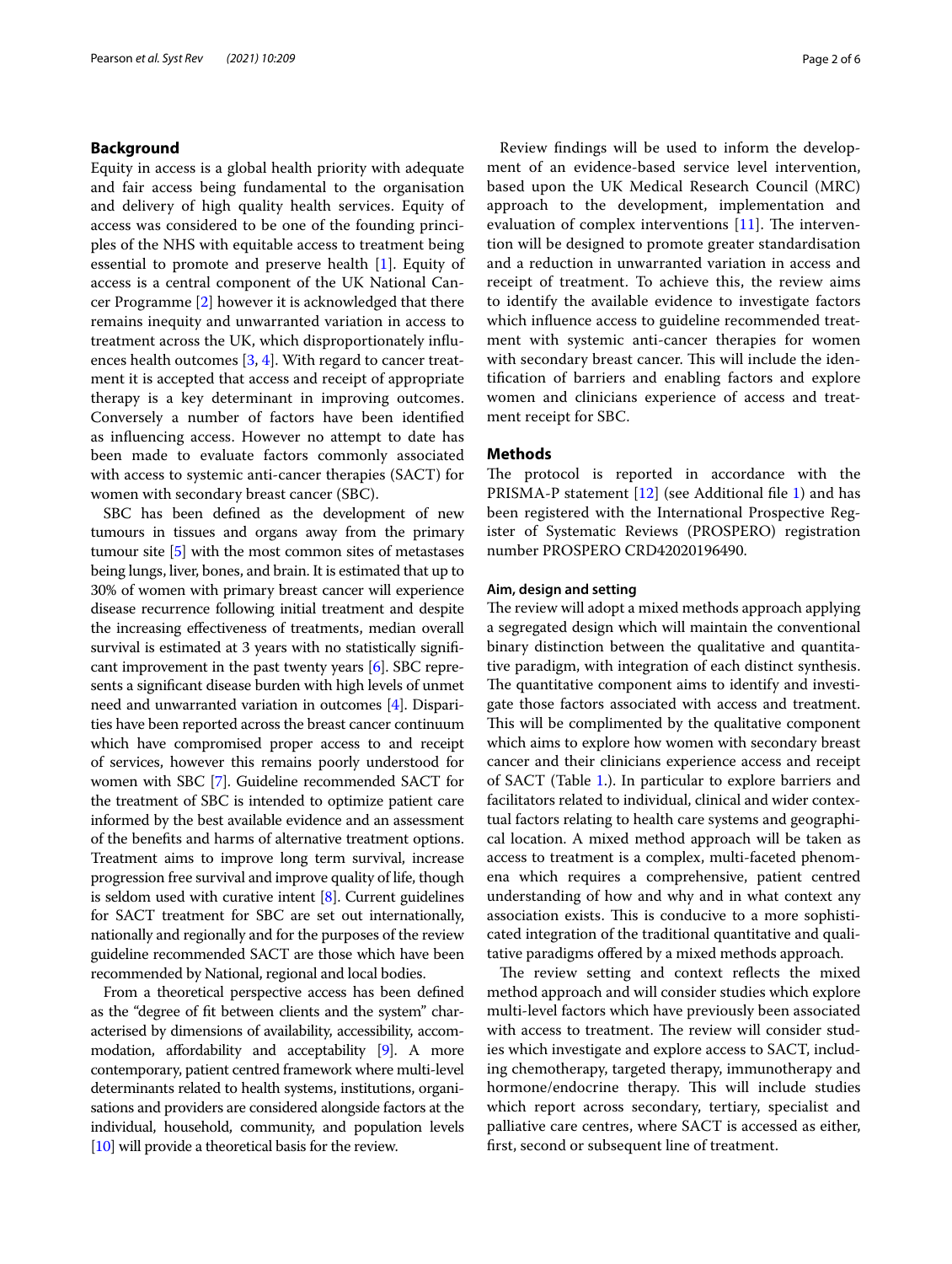<span id="page-2-0"></span>

| $\overline{ }$          |
|-------------------------|
|                         |
| Į                       |
|                         |
|                         |
|                         |
|                         |
| こうせんり 20.コーリンク ひとり<br>j |
|                         |
| $\frac{1}{2}$           |
|                         |
| î                       |
| $\overline{ }$          |
|                         |
| -<br><<br><             |
|                         |
|                         |
|                         |
|                         |
|                         |
|                         |
|                         |
|                         |

| Table 1 Inclusion and exclusion criteria |                                                                                                                                                                                                                                                                                                                                                                                                                                                                                                                                                                                                                                                                       |                                                                                                                                                                                                                                                                                                                              |
|------------------------------------------|-----------------------------------------------------------------------------------------------------------------------------------------------------------------------------------------------------------------------------------------------------------------------------------------------------------------------------------------------------------------------------------------------------------------------------------------------------------------------------------------------------------------------------------------------------------------------------------------------------------------------------------------------------------------------|------------------------------------------------------------------------------------------------------------------------------------------------------------------------------------------------------------------------------------------------------------------------------------------------------------------------------|
|                                          | Study inclusion criteria                                                                                                                                                                                                                                                                                                                                                                                                                                                                                                                                                                                                                                              | Study exclusion criteria                                                                                                                                                                                                                                                                                                     |
| Population:                              | clinical sub types across all sites of metastases and will include de novo presenta-<br>accessed/received treatment with SACT. This will include studies which report all<br>Studies which report women aged > 18 and with a confirmed SBC diagnosis who<br>tions                                                                                                                                                                                                                                                                                                                                                                                                     | Studies which report primary and/or locally advanced (LABC) early stage (I-III) breast<br>Males with a secondary breast cancer diagnosis as this is classified as a rare disease<br>Studies which report (comparative) treatment effect and efficacy<br>cancer only                                                          |
| Phenomena of interest:                   | Studies which explore individual, clinical and contextual factors associated with<br>access to SACT for SBC                                                                                                                                                                                                                                                                                                                                                                                                                                                                                                                                                           | Studies which do not explore individual, clinical and contextual factors associated with<br>the primary outcome                                                                                                                                                                                                              |
| Intervention/Exposure:                   | de, sub type, HR status, HER2 status, previous treat-<br>race/ethnicity, socioeconomic status, education, language and literacy, psychoso-<br>Studies reporting individual factors, which include, age, gender, sexual orientation,<br>Contextual factors which include geography and geographical location, distance,<br>travel time, health region, catchment/referral areas and organisational factors<br>including, health care system factors, capacity, service availability<br>ment response, physician characteristics<br>Clinical characteristics which includ<br>cial characteristics                                                                       | Studies which do not report individual, clinical and contextual factors associated with<br>the primary outcome                                                                                                                                                                                                               |
| Outcome(s):                              | Studies which report access in terms of receipt non receipt of one or more a systemic<br>systemic anti-cancer therapy which will include chemotherapy, immunotherapy,<br>For the purposes of the review access will be defined as receipt/non receipt of a<br>targeted therapy and hormone/endocrine therapy<br>anti-cancer therapy(ies)                                                                                                                                                                                                                                                                                                                              | Studies which do not report the primary outcome measure of receipt/non receipt of<br>one or more a systemic anti-cancer therapy(ies)                                                                                                                                                                                         |
| Types of study:                          | considered if data from the quantitative or qualita-<br>cross sectional, longitudinal and analytic studies, including, epidemiological studies,<br>methods studies. This will include observational,<br>Peer reviewed, original research studies published in English language from January<br>Qualitative studies will include designs such as phenomenology, grounded theory,<br>2000 onwards reporting quantitative, qualitative or mixed methods<br>ethnography, action research and feminist research<br>tive components can be clearly extracted<br>Quantitative, qualitative and mixed<br>Mixed method studies will only be<br>case control and cohort studies | sion criteria it is likely that RCTs will measure treatment effect as opposed to access<br>clinical trials of systemic anti-cancer therapies, as whilst RCT is not a specific exclu-<br>Studies which report (comparative) treatment effect, efficacy and studies reporting<br>as an outcome and would therefore be excluded |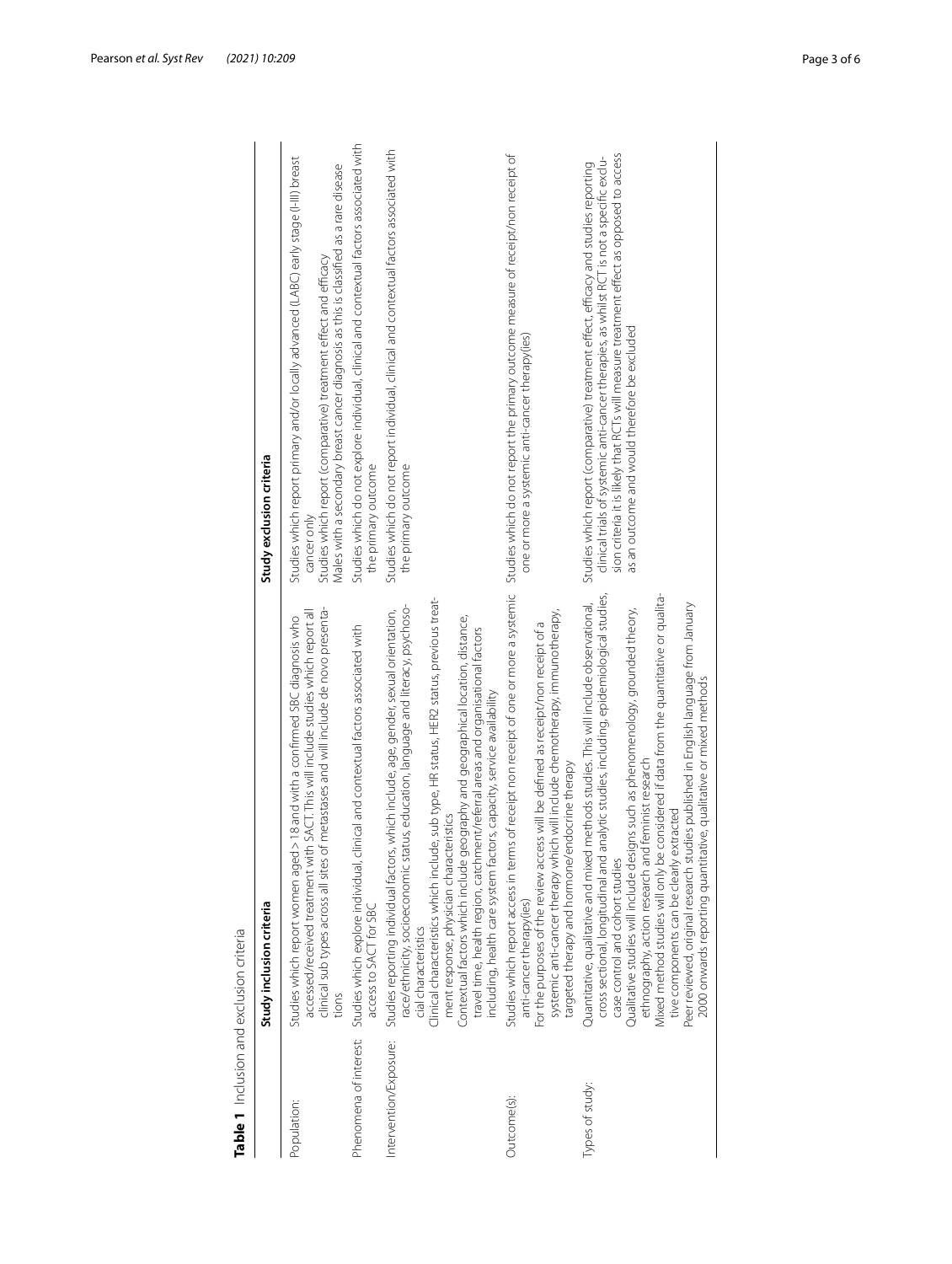## **Study eligibility**

Criteria for study eligibility were developed to address the aims of the review and are set out in Table [1.](#page-2-0)

## **Search strategy and information sources**

A modifed PICO framework was used to develop the review question  $[13]$  $[13]$ . This was then used to formulate the search strategy by identifying key concepts, subject headings and keywords (see example search strategy in Additional fle [2\)](#page-4-1). A preliminary search was undertaken to identify articles on the topic with text words in titles and abstracts of relevant articles. This was then used to develop a full search strategy. The search strategy including all identifed keywords and index terms will be tailored to each information source. The electronic databases to be searched will be The Cochrane Library, EBSCO CINAHL Plus, Ovid MEDLINE, Ovid EMBASE, PsychINFO. Searches will be conducted from 1 January 2000 onwards. Reference lists of included studies will also be screened. The basic search strategy will be tailored to individual databases and undertaken with the support of an experienced librarian/evidence specialist. Grey literature will be searched using NHS Evidence.

## **Study screening and selection**

Records will be stored and managed in EndNote X9. Titles and abstracts will be screened against the inclusion and exclusion criteria. Potentially eligible studies will be retrieved in full. Full text articles will then be assessed against the inclusion and exclusion criteria, with reasons for exclusion recorded and reported. Screening and full text assessment will be undertaken by two independent reviewers with any disagreement resolved through discussion. Where consensus cannot be reached this will be achieved through arbitration with a third reviewer. The results of the search will be reported in full in the fnal report and presented in a Preferred Reporting Items for Systematic Reviews and Meta-analyses (PRISMA) flow diagram [[14\]](#page-5-13).

## **Data extraction**

Data will be extracted using an adaptation of a standardized data extraction tool which will be piloted prior to commencement of full data extraction. Data will be extracted for author, year of publication, study design, setting, country, primary data source and study population. Baseline population demographics will be extracted with primary exposure variables and covariates. Clinical characteristics will be extracted for diagnosis, clinical sub type of disease i.e. hormone receptor and HER2 status, performance status and comorbidities. Contextual factors for geographical location, population density and place of care will be extracted where reported. No data assumptions and simplifcations are planned. Main fndings will be extracted and assigned a level of credibility based upon methodological quality and risk of bias.

## **Assessment of methodological quality and risk of bias**

Methodological quality of included studies will be assessed using the Mixed Methods Appraisal Tool  $(MMAT)$  [\[15](#page-5-14)]. This will be undertaken by two independent reviewers with any disagreement resolved through discussion or where required with arbitration from a third reviewer. This process will be followed for quantitative and qualitative studies. The results of critical appraisal will be reported in narrative form accompanied by a summary table. Risk of bias for included studies will be classifed as low risk, high risk, or unclear (either lack of information or uncertainty over the potential for bias). The Cochrane Collaboration tool for assessing risk of bias will be used for included randomised controlled trials and the preliminary risk of bias in non-randomised studies—of exposures (ROBINS-E) tool will be used for non-randomised interventional studies [\[16,](#page-5-15) [17](#page-5-16)]. Studies will not be excluded based upon low methodological quality or credibility, however this will be refected in the analysis and synthesis.

## **Data analysis, synthesis and integration**

The review will follow a segregated approach to analysis and synthesis. This will involve distinct quantitative and qualitative analysis and synthesis followed by integration of the resultant evidence. Analysis and synthesis of quantitative included studies will be presented in narrative form together with tables and fgures to aid data presentation. The narrative will be structured around multi-level factors which have shown an association with access and receipt of treatment as the primary outcome measure for the review. This will be determined a priori guided by the theoretical model of access adopted to guide the review [[10\]](#page-5-9). Factors associated with access and receipt will be classifed as individual, clinical and contextual. Where possible data will be pooled using statistical meta-analysis. This will be undertaken in accordance with guidance for meta-analysis of observational studies where appropriate. Heterogeneity will be assessed using the standard chi squared and  $12$  tests  $[18]$ . Analyses will be performed using a random efects model to estimate a summary measure of access and treatment receipt for each factor, with an overall summary measure of the likelihood of receipt of treatment for each included study. Qualitative fndings will be presented in narrative form using a narrative synthesis approach [\[19](#page-5-18)]. Where possible these will be pooled using meta-aggregation to produce a comprehensive set of synthesized qualitative fndings. Final synthesis of quantitative and qualitative fndings will combine the separate synthesis into a set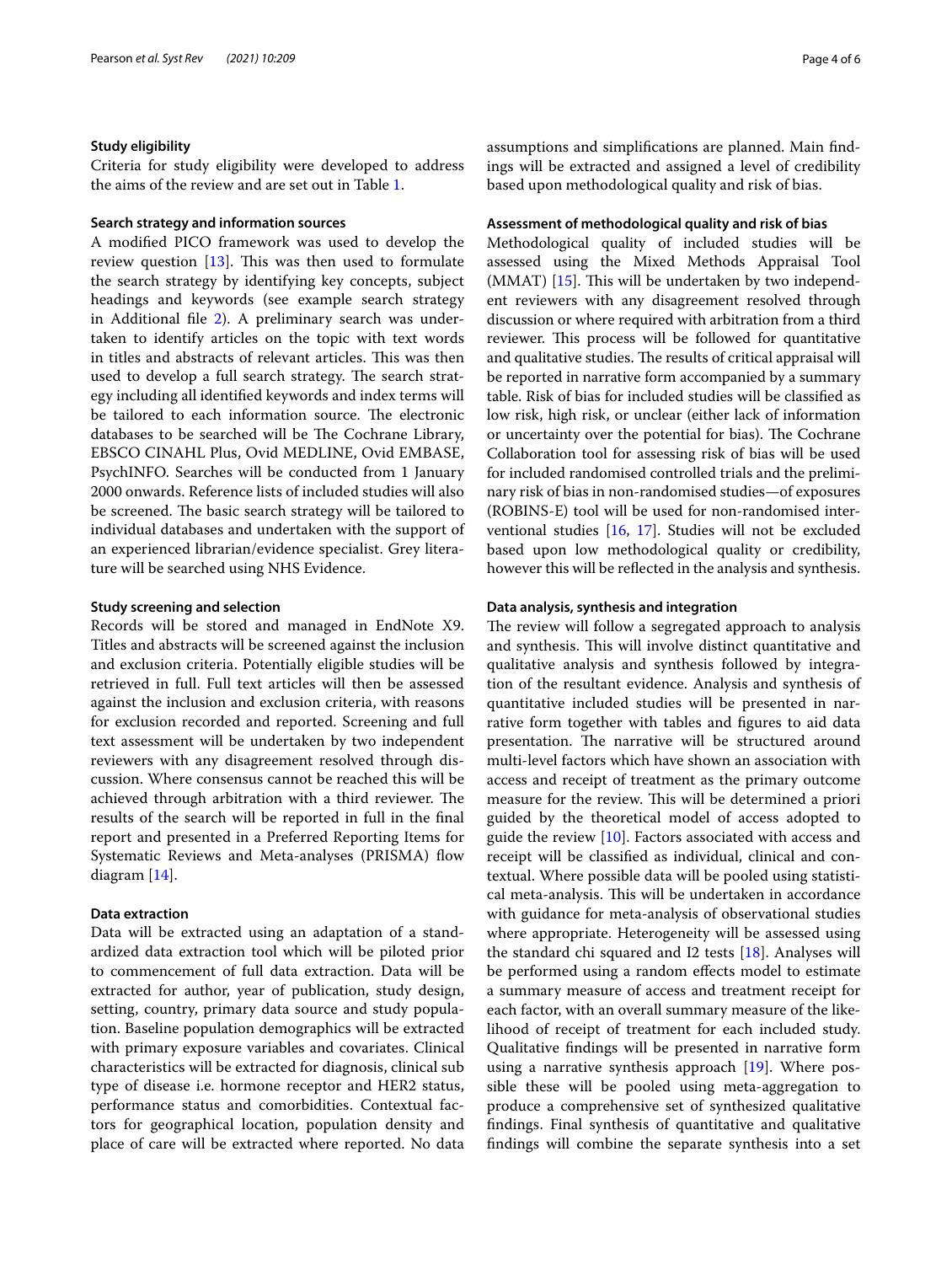of conclusions which will refect the narrative synthesis of qualitative fndings and the quantitative fndings produced from meta-analysis (where appropriate) to confgure a mixed research synthesis.

## **Discussion**

Understanding multi-level factors associated with access and receipt of SACT for SBC is a complex phenomenon. Examining these factors in a comprehensive way will enable the development of evidence based strategies to address the challenges which they may present. It is acknowledged that appropriate access is a key determinant in overall survival, yet disparities have compromised proper access to and receipt of services resulting in unwarranted variation in outcomes. However, the extent of these disparities, the underlying reasons and the impact on outcomes remains poorly understood. Several theoretical frameworks have been proposed to conceptualise access. The multi-level factors and complexity of SACT treatment pathways for SBC led to the selection of a patient centred model of access to guide the review. The model was selected as it provided a contemporary perspective on access based on a synthesis of the published literature. The model incorporated dimensions of accessibility which represent supply, which when integrated with the corresponding abilities of persons to interact, generate access. The review will address those individual and clinical characteristics which infuence the ability of individuals to interact with dimensions of accessibility to create access alongside dimensions of accessibility relating to wider contextual factors, including organisational and health care systems factors.

Practical issues in the conduct of the review may include identifcation of potentially eligible studies which may be compounded by the diversity of reported factors and characteristics within and between studies. There may be potential challenges in accurately and consistently identifying and quantifying multi-level factors which may be associated with access. Additionally the range of included study designs may present challenges in the assessment of methodological quality and subsequent analysis and synthesis. The review protocol has been designed to address these issues and minimise the impact in the conduct of the review. Conversely the complexity of the review question meant this could be most appropriately answered using a mixed methods approach, in particular a segregated design where qualitative and quantitative fndings are viewed distinctly as complementary and synthesis is confgurative.

Potential limitations may include high levels of heterogeneity between studies which may preclude statistical meta-analysis of included quantitative studies. There may be limited qualitative and mixed method studies identifed in the topic area which would limit the potential for confgurative synthesis and integration of quantitative and qualitative findings at review level. There may be potential challenges in accurately and consistently identifying and quantifying multi-level factors which may be associated with access. From a methodological perspective this will be addressed using narrative synthesis and where appropriate, sub group analysis for each factor to determine the extent and signifcance of the association. This will be further explored in the qualitative analysis and brought together through the synthesis. The inclusion of observational studies considerably expands the challenges in establishing a level of inference with a greater risk of confounding resulting from selection bias. Additionally, including only references published in English could lead to selection and reporting bias, which will be addressed through the analysis. Any amendments made to this protocol when conducting the review will be outlined in PROSPERO and reported in the fnal manuscript. In summary, the importance and signifcance of answering the review question outweighs the balance of the potential limitations. The impact of these have been refected in the methodology and will be accounted for and addressed in the analysis, synthesis and integration of fndings.

#### **Abbreviations**

MRC: Medical Research Council; MMAT: Mixed Methods Appraisal Tool; SACT: Systemic Anti-Cancer Therapies; SBC: Secondary Breast Cancer.

## **Supplementary Information**

The online version contains supplementary material available at [https://doi.](https://doi.org/10.1186/s13643-021-01761-y) [org/10.1186/s13643-021-01761-y.](https://doi.org/10.1186/s13643-021-01761-y)

<span id="page-4-1"></span><span id="page-4-0"></span>**Additional fle 1.** Updated PRISMA-P checklist.

**Additional fle 2.** Example MEDLINE search strategy.

#### **Acknowledgements**

Professor Andrew Wardley.

#### **Authors' contributions**

SP: Lead author. ST: Academic supervision and proof reading. AM: Academic supervision statistical advice and proof reading. JY: Lead academic supervisor. The authors read and approved the fnal manuscript.

#### **Funding**

The review is being undertaken as part of a PhD fellowship funded by The Christie Hospital NHS Foundation in collaboration with the Manchester Cancer Research Centre (MCRC) at The University of Manchester.

#### **Availability of data and materials**

Not applicable.

## **Declarations**

**Ethics approval and consent to participate** Not applicable.